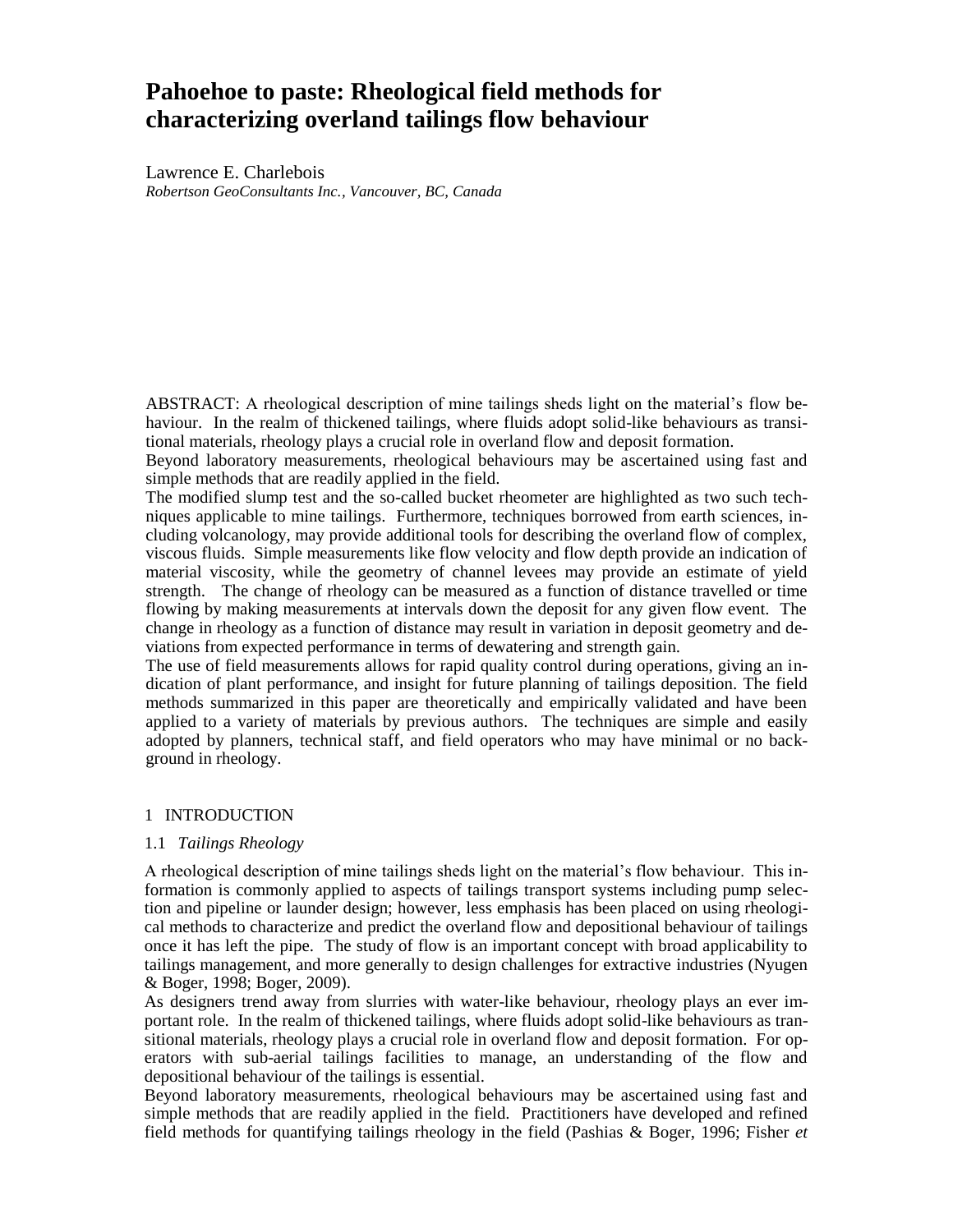*al.*, 2007; Boger, 2009). Though the use of these simple "field" methods comes with limitations, we propose that the uncertainty associated with the measurements is commensurate with the range of variability of material behaviour due to process and operational conditions. The use of field measurements allows for rapid quality control during operations, giving an indication of plant performance, and insight for future planning of tailings deposition.

## 1.2 *Why Field Data Matters*

Laboratory testing is rather well established, standardized, semi-automated (in many cases) and produces reliable results. So why, you might ask, would one need rheological data from the field? We propose several advantages to field-scale testing in this section.

First, scale is of tremendous significance. Much as a hydrogeologist demands that her subsurface model comprises a representative elementary volume ("REV") such that the heterogeneity of the subsurface is accounted for in her model, the diligent rheologist must insist that measurements of flow behaviours respect the internal structure and external forces associated with the flow of concentrated suspensions. The complexity of scale-dependence is compounded when additional processing is encountered – flocculation and thickening – and macrostructures are created in what was once a relatively homogenous (though maybe segregating) slurry. Observations at the scale of field flows demonstrate the variability and spectrum of flow behaviours and material characteristics otherwise missed in matrix-driven laboratory testing, however methodical in design.

Second, the field scale amplifies factors such as moisture loss through evaporation, bleed water release and energy losses due to natural boundary conditions (e.g. lubrication along the channel wall or friction due to segregating particles) - factors which may be negligible or undetected at the scale of a laboratory test. Thus the observation of field flow is the only true measure of flow behaviour as influenced by natural physical processes.

Though the use of these simplistic field methods comes with limitations, we propose that the uncertainty associated with the measurements is commensurate with the range of variability of material behaviour due to process and operational conditions.

# 2 COMMON RHEOLOGICAL PARAMETERS OF INTEREST

## 2.1 *Measurement overview*

The measurement of flow behaviour is termed *rheometry* and employs a variety of equipment, from bench rheometers, to viscometers, to simple inclined planes. More recently has MRI-based technology and other non-invasive methods been developed to study the internal structure and flow behaviour of complex fluids (Coussot, 2005).

The goal of the most common and valuable rheometric studies is to define the relationship between the rate of shearing of a fluid and the measured shear stress – in effect, how much force or energy is required to move a fluid at a given rate.

Several important parameters are derived from such investigations – these are described in the following sections. Other parameters (storage moduli for instance) carry value but are not easily measured in the field and fall beyond the scope of this paper.

## 2.2 *Viscosity*

Viscosity is simply the ratio of shear stress divided by shear rate, or more generally the slope of the flow curve. For a simple ("Newtonian") fluid this slope will be constant, hence the viscosity is constant over any range of shear rate. For mine tailings, however, this is likely not the case. Most often, the tailings will exhibit a non-linear, non-Newtonian behaviour such that the slope of the flow curve decreases with increased shear rate (thus the flow curve flattens at higher shear rates). Consequently, the viscosity of most tailings will decrease with increased shear rate (shear thinning) – put another way, increase the rate at which the tailings are flowing and generally you will decrease its viscosity.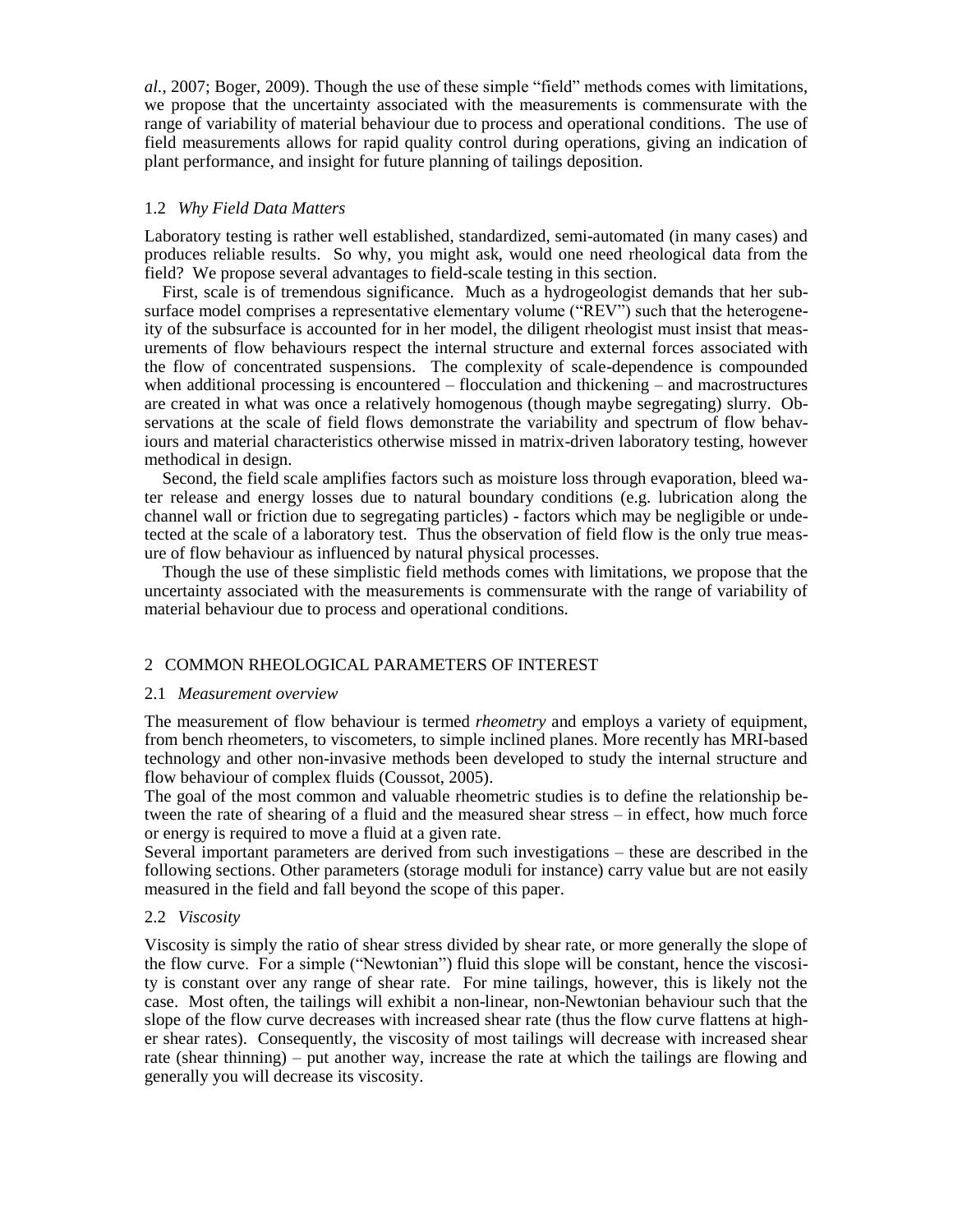

Figure 1. Flow curves for a Newtonian and non-Newtonian fluid as derived from discrete data points.

When the fluid viscosity is a function of shear rate, rheologists prefer the term *apparent* viscosity. Distinction is also drawn between *dynamic* and *kinematic* viscosity, the latter simply being the former divided by the fluid density. Dynamic viscosity is more commonly used in design and casual conversation.

The inverse of viscosity is fluidity. Thus a fluid with high viscosity has low fluidity and will tend to resist flow.

#### 2.3 *Yield stress*

In a Newtonian fluid, such as water, the viscosity is fixed (or nearly so over a wide range of shear rates) and the shear stress approaches zero as the shear rate approaches zero. Thus the flow curve for such a fluid resembles a straight line with positive slope and an intercept equal to zero.

For mine tailings, and more generally for concentrated mineral suspensions, the flow curve intercept is typically not zero. The implication is that some minimum shear stress must be overcome for the fluid to flow and attain shear rates greater than zero. This minimum shear stress is referred to as the yield stress.

The true definition of the yield stress is actually not so straightforward, especially when viscosity is not constant. The problem results from extrapolating a tangent to the non-linear curve back to the shear stress axis. Some argue that this is not the "true" yield stress. For relative comparison of materials (i.e. 50% solids versus 60% solids), yield stress is a suitable metric; however, the flow curves should be interpreted in the same way to ensure comparable yield stress values. Figure 2 shows two different interpretations of yield stress.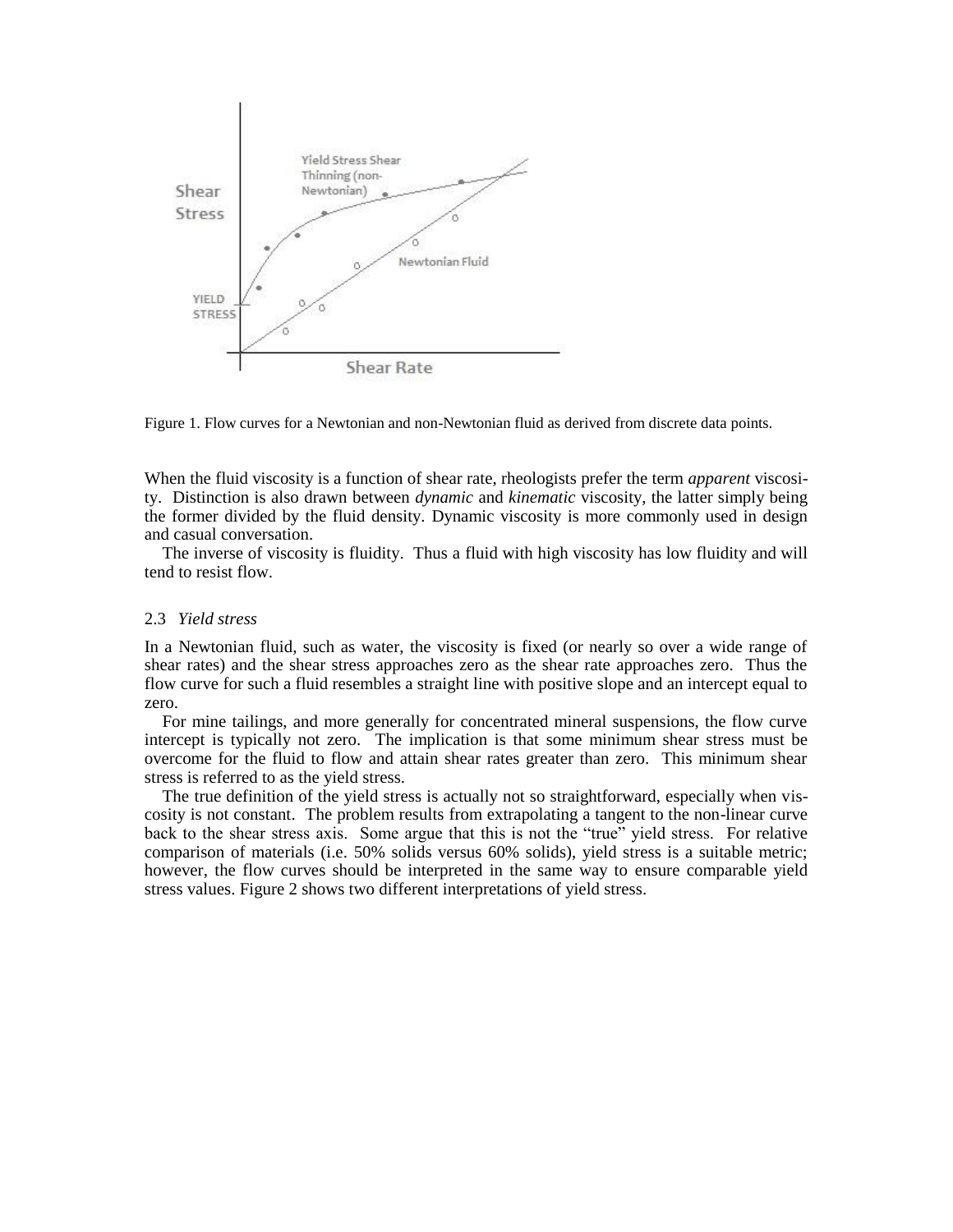

Figure 2. Two different interpretations of yield stress based on one flow curve.

#### 2.4 *Time-dependent behaviours*

When a sample of mine tailings is continuously sheared over a period of time it will tend to see a reduction in both apparent viscosity and yield stress. Such behaviour is termed *thixotropy*. This phenomenon results from restructuring of the entrained particles and internal structures of the fluid. Generally, after a period of rest the fluid will return to, or approach its original condition.

## 3 FIELD METHODS

#### 3.1 *Slump test*

The slump test is a familiar tool for concrete workers, construction supervisors, and civil engineers – it has also crept into tailings vocabulary as well, particularly with the advent of thicknened and paste tailings which are capable of holding solid-like forms. The value of this jobsite test lies in its simplicity, transparency, and the reproducibility of results.

The slump test exploits the well-understood behaviour of an unconfined soil-like material yielding under self-weight. In the traditional test, the geometry of the initial test volume is standardized by use of a standard cone (ASTM C143M-10a). The deformation of the test volume is measured after the mass is released from the confining cone. The change in geometry of the soil volume – namely the decrease in height – relates to the shear strength of the specimen.

While the standard cone has been used for many decades in the construction industry, modified cones – rather cylinders – have been used for the study of tailings behaviour (Clayton et al., 2003). The dimensions and proportions of these modified slump cones vary in the literature. This author has had good success in correlating slump test results to direct yield stress measurements using a vane rheometer as described in Section 3.2. Figure 3 shows a simple field slump test set-up where the density is also ascertained using a laboratory grade balance.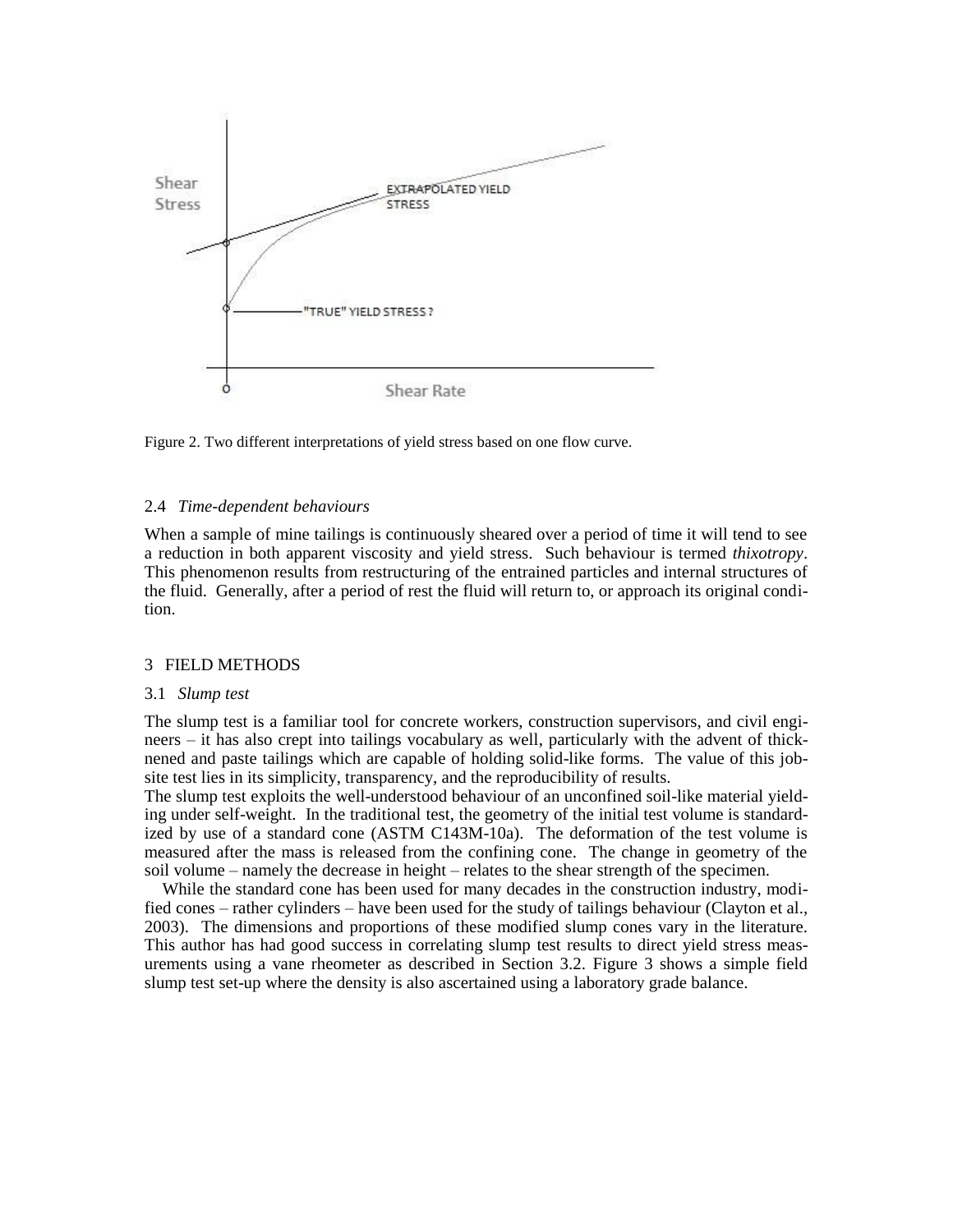

Figure 4. Simple, modified slump test set-up for field rheology. Balance used for bulk density determination.

Furthermore, a recent variant called the *slump flow test* (ASTM C1611M) has been developed for self-consolidating concrete. This test provides an indication of the unconfined flow potential and a measure of viscosity (Section 2.2) by incorporating the time dimension into the analysis. To the author's best knowledge, this test procedure has yet to be applied to mine tailings.

## 3.2 *Vane rheometry*

Vanes are simple instruments, typically with four orthogonally arranged blades (rectangular in cross-section) with an assembled length-to-diameter ratio in the neighbourhood of 2:1. Coupled with a torque read-out and a method of controlling the rate of rotation (either mechanically, or manually by a skilled operator) the shear vane, as it is commonly called, provides a reliable and reproducible measurement principle. The advantage of the vane geometry is well documented for use in concentrated granular suspensions such as mine tailings (Coussot, 1997; Coussot, 2005, Fisher et al., 2007; Boger, 2009). Furthermore, better than any other rheometric principal, the vane geometry lends itself to applications where mine tailings dewater, desiccate, and consolidate to form true geotechnical materials – soils. By using the vane to measure rheology, and subsequently to characterize those geotechnical parameters that drive design and decision making  $-$  namely shear strength and sensitivity  $-$  the same measurement principle is carried over the continuum of material behaviour from water-like slurry to soil-like deposits of matured tailings. Hence the interpretation of such results is simplified and universally salient to process engineers and geotechnical engineers alike. Figure 4 shows a simple, manual vane rheometry for field rheology monitoring.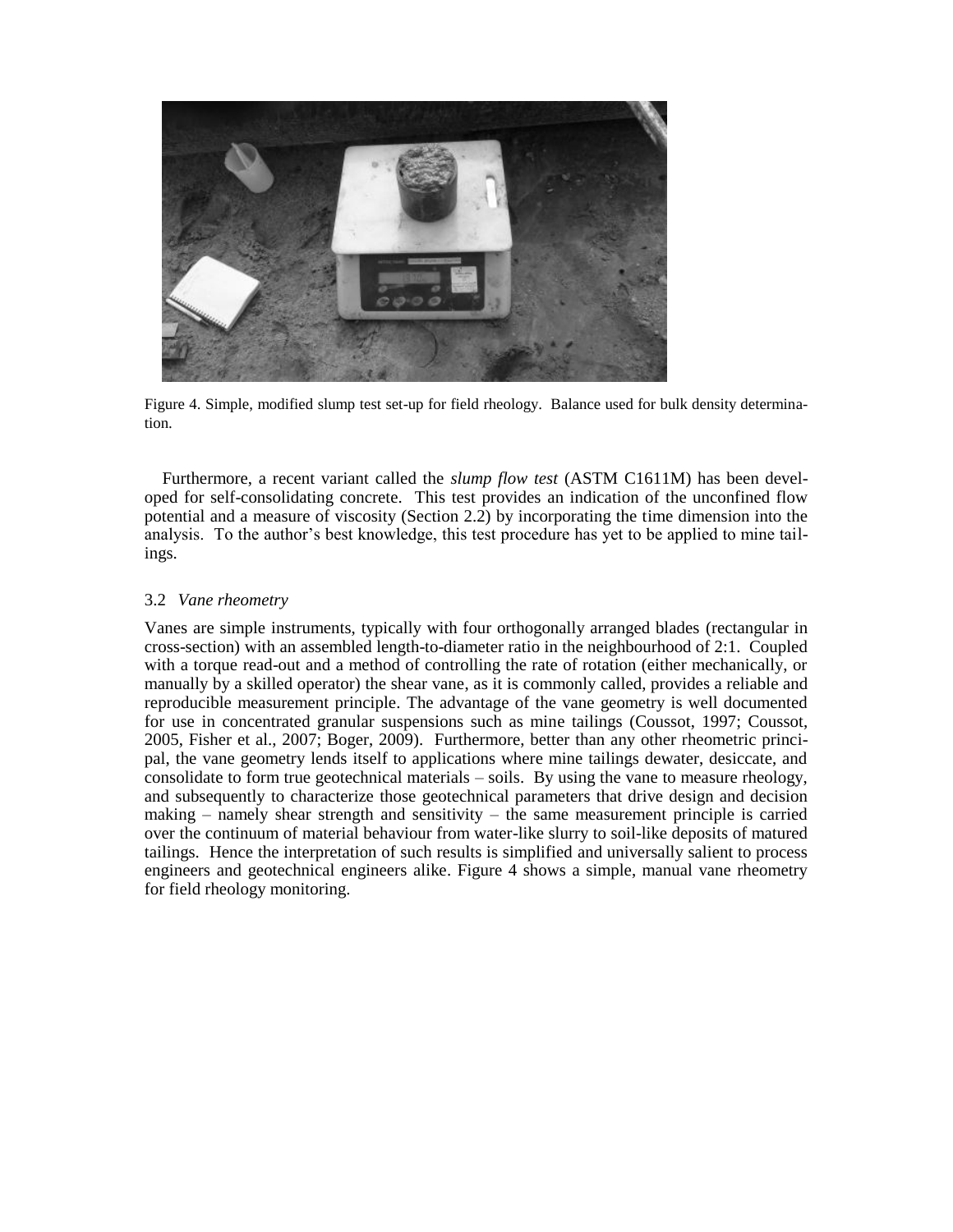

Figure 4. Manual vane for rheological field monitoring. Vane diameter is 150 mm.

## 3.3 *Field-scale flow monitoring*

Based on field experience and previous success, we propose several key flow monitoring strategies for compiling a rheological understanding of flowing tailings in a field-scale environment. Of course, the collection of such data requires that at least field-scale testing is undertaken and the author indeed recommends this as a prudent course of action. The methods described herein refer to a sub-aerial deposition scheme into semi-confined paddocks where the tailings flow in self forming channels and occasionally as sheets.

## 3.3.1 *Flow velocity & geometry*

Bulk flow velocity is easily estimated using the free surface velocity – for relatively shallow flows of yield stress fluids the free surface velocity will not differ significantly from the bulk flow velocity. Physical tracers (floating "pucks" or other highly visible objects) can be placed in the centerline of the flow for timing the movement of a channel or sheet flow across a deposition area. It is advantageous to install vertical measuring rods along the anticipated flow path so that linear travel distance can easily be estimated by the observer.

The geometry of flows (namely depth, width, and cross-sectional shape) is crucial for estimating shear rates and stresses along the flow boundaries. The geometry can be estimated visually or more exactly using submersible flow velocimeters to define the static boundaries if desired (but likely not necessary). Alternatively, in the case of channel flows, the rough geometry may be estimated by examining abandoned channels (i.e. where tailings are no longer flowing).

Through the study of fluids from water to lava flows, researchers have developed empirical relationships between flow velocity, depth, and viscosity for simple and complex fluids (Jeffreys, 1925; Nichols, 1939; Griffiths, 2000).

## 3.3.2 *Channel flow levees*

As tailings flow in a channel, the flow rate within the channel may vary due to changes in process conditions, natural constrictions or other changes in flow geometry upstream of the observer. If the flow rate exceeds the capacity of the current channel geometry at a given location, then tailings will tend to overflow, or *overbank,* and create mini-deposits along the channel length. In this way, the channel may grow, or aggrade, a deposit perpendicular to the direction of flow. The flanks of these mini-deposits are analogous to natural levees along a river's reach. Indeed these geomorphological features are also evident in lava flows as documented by Hulme (1974). Volcanologists have applied empirical correlations between levee geometry and the rheology of the flows with success, allowing estimation of yield stress from levee width (Griffiths, 2000). Such correlations for tailings could also be developed for the purposes of quality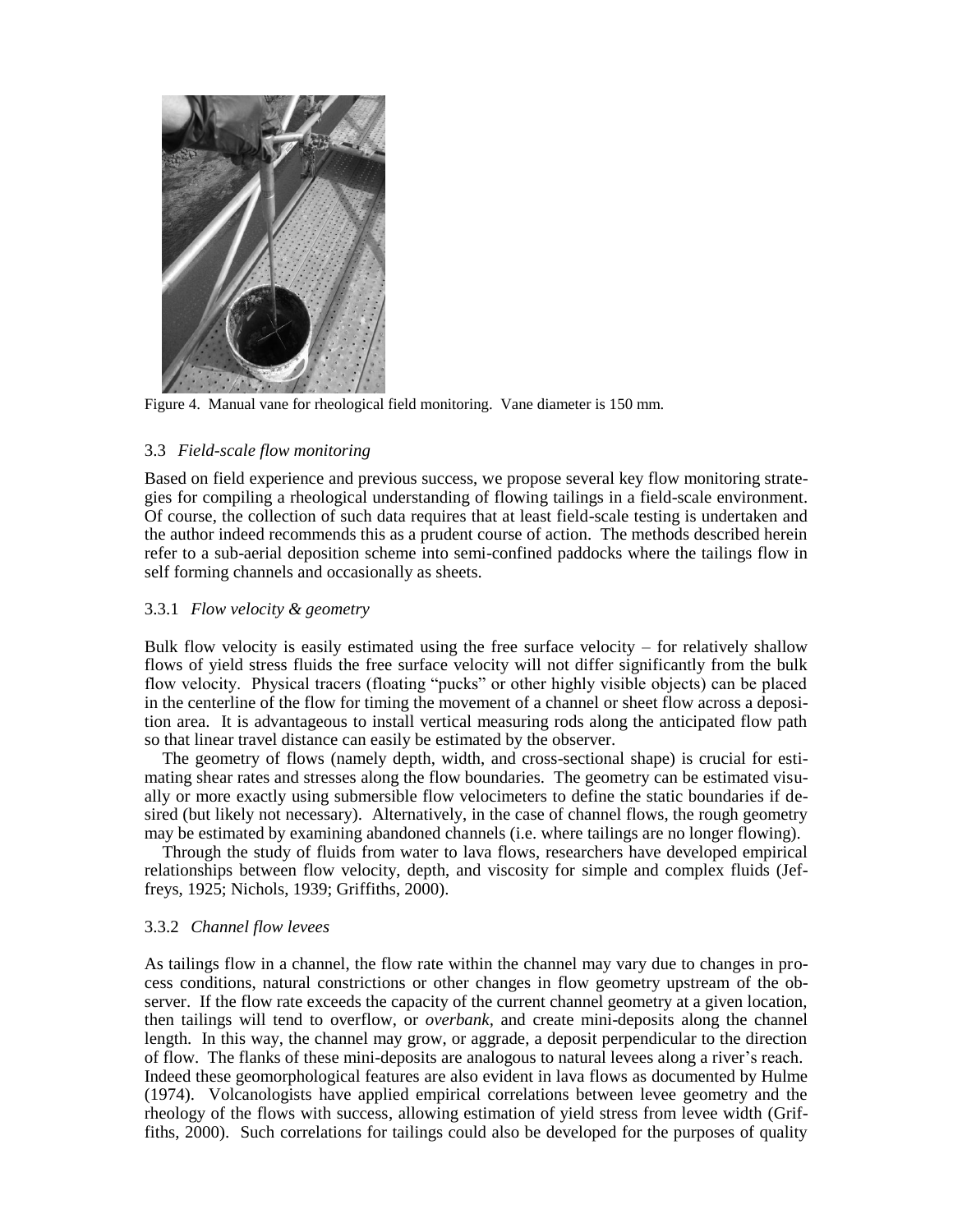control during deposition or for consideration during the design of deposition areas or paddocks. Figure 5 shows a cross section (looking parallel to flow direction) of a channel experiencing overbanking.



Figure 5. Cross-section of a channel experiencing overbanking and aggradation (looking parallel to flow direction).

# 3.3.3 *Changes in rheology in distance and time*

As introduced in Section 2.4, tailings flowing across a beach for a period of time (say two to five minutes for some typical long beaches) will experience prolonged shearing; hence, one might expect some time-dependent rheological changes to occur. Indeed, significant reductions in yield stress have been measured in the field by the author for high-clay thickened tailings under high-energy flow conditions. Practitioners reasonably argue that rheological change on the beach relative to changes that occur during the transportation of tailings in-pipe is negligible; however, the validity of this argument will depend on the sensitivity of the tailings and the energy of flow on the beach.

The change in tailings behaviour across the length of the beach should be acknowledged by designers and operators. For very sensitive materials or tailings prone to significant strength loss due to shearing, these fundamental changes in distance and time should be considered. Not only may the flow behaviour be altered across the beach, but the settling, dewatering, and ultimate consolidation characteristics of the tailings may also be impacted.

# 4 APPLICATION OF FIELD DATA IN DEPOSITION MANAGEMENT

Rheological data may be used in a number of ways to improve the operation of a tailings management facility. For the purpose of focusing this paper, the author will discuss the direct benefits of rheological field monitoring during the sub-aerial discharge of thickened tailings.

## 4.1 *Beach management & modelling*

While models of tailings beach development vary in theory and presentation, yield stress is widely accepted as an important parameter for beach formation, influencing both the run-out distance (beach length) and average beach slope (suppress for simplicity the fact that tailings beaches are curved in profile).

Back analysis of field-measured rheology may help to explain physical changes in the beach development over time (e.g. flattening or steepening of the beach) and help in devising corrective management strategies.

## 4.2 *Quality control*

The regular collection of rheological field data may help to gauge plant performance, operator diligence, or identify possible physical or chemical changes in the tailings feed or pore water. For example, pore water pH is known to have a significant influence on the rheology of some mineral suspensions (Coussot, 2005). Many such physical, chemical, or operational deviations could be identified by simple field tests, such as the slump test.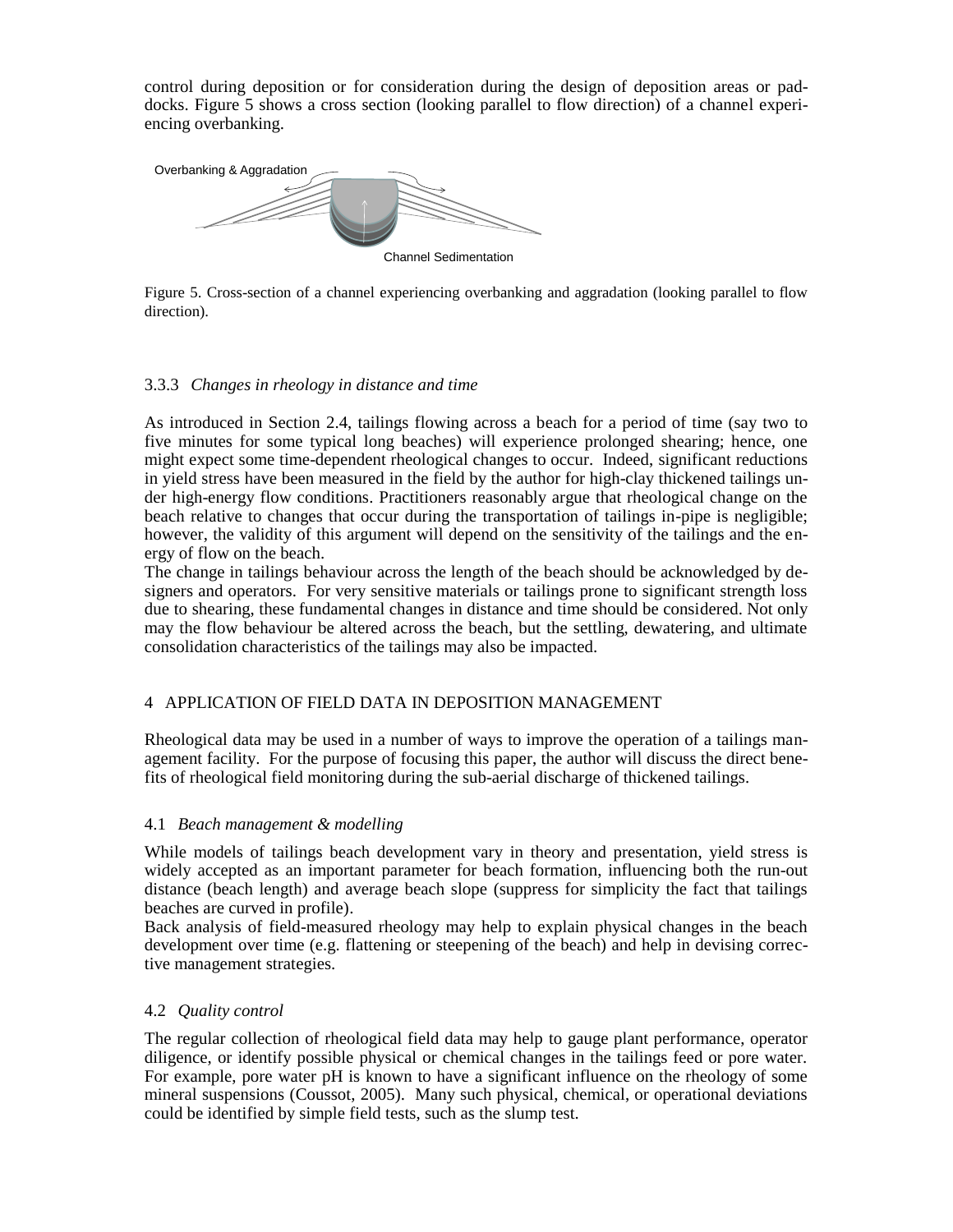## 4.3 *Deposition area design*

While plant-side rheology may be well defined from bench testing prior to start-up, the field rheology may differ significantly and is likely less well understood. For this reason, pilot testing should be undertaken at a reasonable scale to characterize the tailings flow behaviour under field conditions.

An understanding of field-scale flow behaviour and how that behaviour changes in distance and time during deposition should be documented and considered when designing the management facility. For instance, a hypothetical deposition area may be reduced in slope and length if it is observed that the tailings are sensitive to shear, but a target shear strength is desired to maintain sheet-like flow across the beach. Conversely, an underlying slope may be increased, or beach lengthened, if the yield stress of the tailings does not significantly decrease with additional shear along the beach.

## 5 CONCLUSION

It was the goal of this paper to impress upon the reader the value of rheological field monitoring as opposed to relying solely on laboratory data. In closing, we summarize the following key points:

- (i) Field data differs from laboratory data in that there is potential to capture the aspects of scale and true boundary conditions in the former. Monitoring a flow on whole may provide better insight into the material's true flow behaviour and conditioning when compared to laboratory testing.
- (ii) Field rheology may be readily determined using rapid, easily administered tests such as the modified slump test or a set-up akin to the *bucket-rheometer* (Fisher *at al*., 2007). While the scale and boundary conditions many not necessarily reflect field flow behaviour in all instances, these tests benefit from the field conditioning of the tailings prior to testing.
- (iii) Beyond standard rheological methods, more empirical relationships may be derived between macroscopic, geomorphological features like overbanked channel levees and key rheological parameters (such as yield stress or dynamic viscosity). Such techniques have been successfully applied in the earth sciences, particularly in volcanology.
- (iv) Rheological field data may be used as a metric for monitoring operational performance. Furthermore, field data may provide the basis for implementing corrective management strategies during tailings deposition.

## 6 REFERENCES

- ASTM C143 / C143 M 10a (2010). *Standard test method for slump of hydraulic-cement concrete*. ASTM International.
- ASTM C1611 / C1611M 09be1 (2009). *Standard Test Method for Slump Flow of Self-Consolidating Concrete.* ASTM International.
- Boger, D.V. (2009). Rheology and the resource industries. *Chemical Engineering Science, 64*, 4525-4536.
- Clayton, S., Grice, T.G., & Boger, D.V. (2003). Analysis of the slump test for on-site yield stress measurement of mineral suspensions. *International Journal of Mineral Processing, 70(3)*, 3-21.

Coussot, P. (1997). *Mudflow Rheology and Dynamics.* Rotterdam, The Netherlands: A.A. Balkema.

Coussot, P. (2005). *Rheometry of Pastes, Suspensions, and Granular Materials: Applications in Industry*